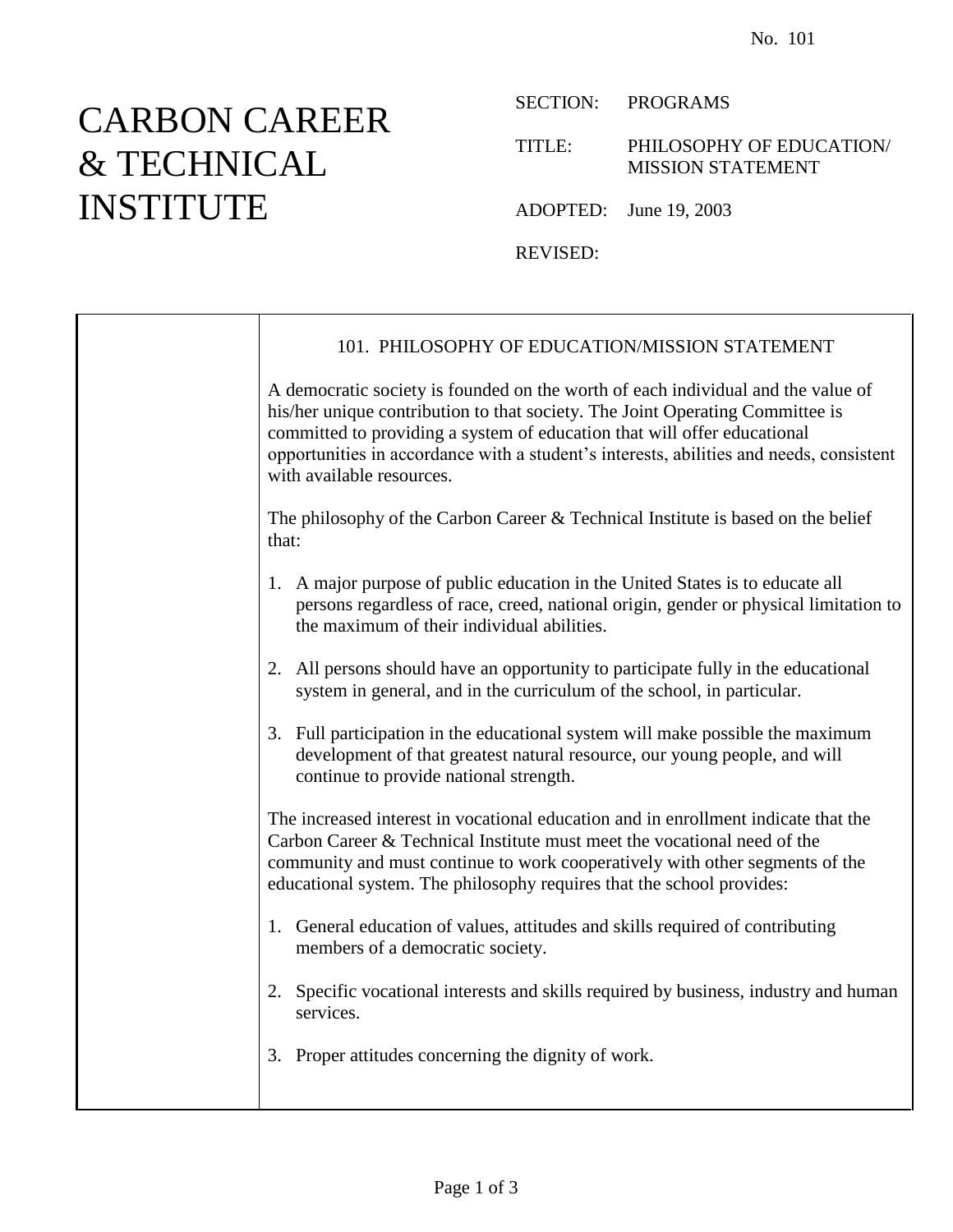## 101. PHILOSOPHY OF EDUCATION/MISSION STATEMENT - Pg. 2

| 4. Contribution which a skilled and effective labor force make to society and to the                                                                                                                                                                                                                                                                                                                                                                                                                                                                                                                                                                    |
|---------------------------------------------------------------------------------------------------------------------------------------------------------------------------------------------------------------------------------------------------------------------------------------------------------------------------------------------------------------------------------------------------------------------------------------------------------------------------------------------------------------------------------------------------------------------------------------------------------------------------------------------------------|
| economy of the country by gainful employment.                                                                                                                                                                                                                                                                                                                                                                                                                                                                                                                                                                                                           |
| The school is sensitive to its responsibility to be apprised of those changes in the<br>employment climate which require an understanding of employment opportunities,<br>evaluation of occupational trends, close working relationships with management and<br>labor community, and a knowledge of the skills and potential of those students<br>completing its programs. The function of the school is to provide well-trained<br>personal and modern facilities and equipment to train both secondary school students<br>and to train, retrain and upgrade interested members of the adult community in both<br>vocational and avocational pursuits. |
| This basic philosophy of education and the operational objectives which emanate<br>from it will enable students to adapt to those technological changes which will be<br>demanded in the future and will ensure that the school shall play a major role in the<br>future of society by:                                                                                                                                                                                                                                                                                                                                                                 |
| 1. Providing a high quality labor force.                                                                                                                                                                                                                                                                                                                                                                                                                                                                                                                                                                                                                |
| 2. Assisting in maintaining a high rate of industrial production.                                                                                                                                                                                                                                                                                                                                                                                                                                                                                                                                                                                       |
| 3. Contributing to a higher standard of living.                                                                                                                                                                                                                                                                                                                                                                                                                                                                                                                                                                                                         |
| <b>Mission Statement</b>                                                                                                                                                                                                                                                                                                                                                                                                                                                                                                                                                                                                                                |
| The mission of Carbon Career $&$ Technical Institute is to provide unique<br>opportunities for students to build a better future.                                                                                                                                                                                                                                                                                                                                                                                                                                                                                                                       |
| 1. To broaden, extend and enrich the secondary curriculum of Carbon County high<br>schools through the integration of academic and technical, skilled and operative<br>level courses for all students.                                                                                                                                                                                                                                                                                                                                                                                                                                                  |
| 2. To provide a diversified program of vocational and technical education so that<br>students may learn basic occupational skills commensurate with their aptitudes<br>and interests.                                                                                                                                                                                                                                                                                                                                                                                                                                                                   |
| To provide for student transition to entry level employment and post-secondary<br>3.<br>education through program appropriate offerings.                                                                                                                                                                                                                                                                                                                                                                                                                                                                                                                |
| To develop positive attitudes in future work force members.<br>4.                                                                                                                                                                                                                                                                                                                                                                                                                                                                                                                                                                                       |
| To provide a program of career education and counseling which informs students<br>5.<br>of employment opportunities and occupational trends.                                                                                                                                                                                                                                                                                                                                                                                                                                                                                                            |
| To provide flexible selection and admission guidelines.<br>6.                                                                                                                                                                                                                                                                                                                                                                                                                                                                                                                                                                                           |